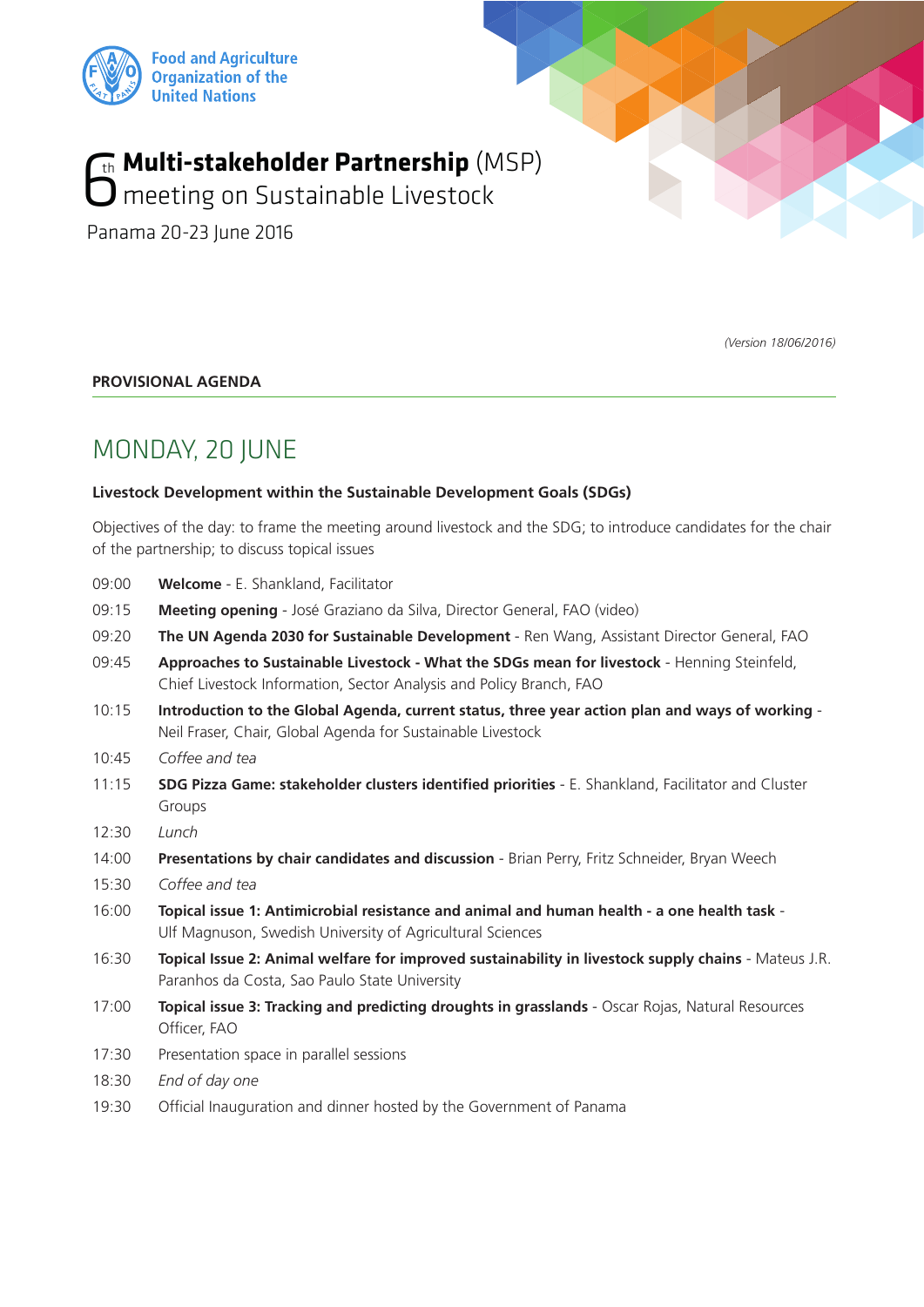

## TUESDAY, 21 JUNE

#### **The Role of Knowledge in Sustainable Livestock**

Objectives of the day: to develop action networks based on knowledge, targeting practice change; to develop integrated tools

*Chair: Berhe Tekola, Director Animal Production and Health Division, FAO*

- 09:00 **The role of knowledge in sustainable livestock**  Anne Mottet, Livestock Policy Officer, FAO
- 09:10 **Action networks in support of sustainable livestock current and proposed**

**Closing the efficiency gap** - Ernesto Reyes, Livestock Manager Agribenchmark-International Farm Comparison Network

**Restoring value to grasslands** - Alexandre Ickowicz, Directeur, SELMET unit, Centre de coopération internationale en recherche agronomique pour le développement

**Waste to worth and the bioeconomy** - Cristobal Villanueva, CATIE, and Claudio Machado, Universidad Nacional del Centro de la Provincia de Buenos Aires

**The LEAP partnership** - Hsin Huang, Secretary General, International Meat Secretariat

**Global Network on Silvo-Pastoral Systems** - Julian Chara, Research Director, CIPAV

Panel discussion

- 10:30 *Coffee and tea*
- 11:00 **Action networks in support of sustainable livestock current and proposed** (continued) **Dairy Asia - Partnership for Health and Prosperity** - Shri Sangram Chaudhary, Executive Director, Indian National Dairy Development Board

**A sustainable development framework for livestock** - Jay Waldvogel, Senior Vice President, Dairy Farmers of America

**Investing in sustainable livestock** - Pierre Gerber, Senior Livestock Specialist, World Bank

**Animal Welfare** - Lesley Mitchell, Chief Policy Advisor, World Animal Protection

**Livestock and poverty** - Cheikh Ly

Panel discussion

- 12:30 *Lunch*
- 14:00 **SDG Pizza Game: Perspectives from knowledge users and knowledge providers in Action Networks** - E. Shankland, Facilitator and action networks
- 15:00 Plenary discussion Identification of knowledge gaps
- 15:30 *Coffee and tea*
- 16:00 Presentation space, parallel sessions
- 18:30 *End of day two*
- 19:00 Dinner hosted by The Global Agenda for Sustainable Livestock and international organizations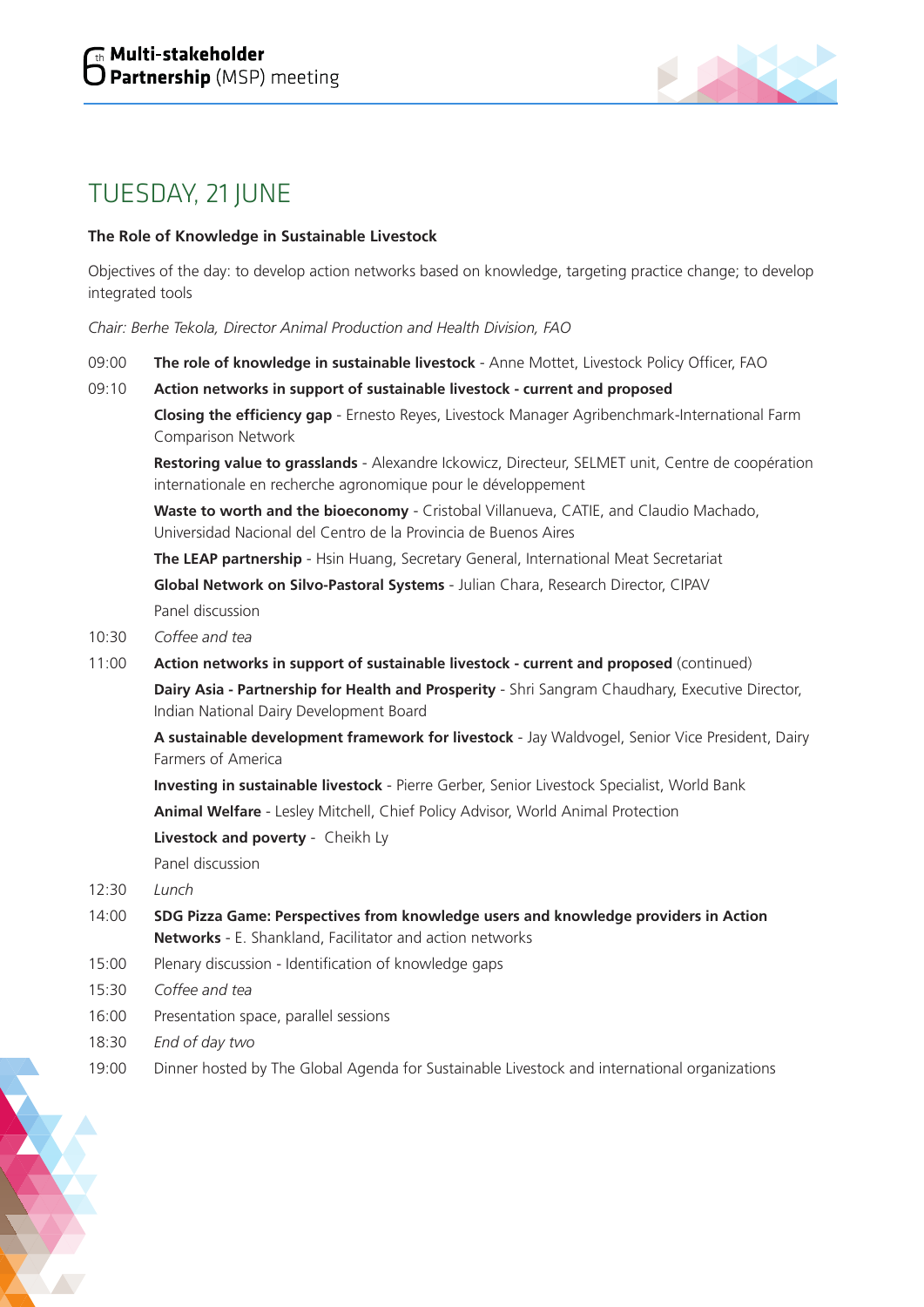

# WEDNESDAY, 22 JUNE

### **Local and Regional Perspectives**

Objectives of the day: learn about livestock in the Panama Canal watershed; regional livestock policy dialogue; high level commitments to sustainable livestock development in Latin Central America.

- 07:00 Field Trip to the Canal Watershed and Sustainable Livestock Projects, organized by the Panama Canal Authority
- 12:00 *Lunch*
- 14:00 Return to Hotel Westin
- 15:30 *Coffee and tea*
- 16:00 **High level policy forum on Sustainable Livestock issues in Latin America**, jointly facilitated by CATIE & FAO-SLM
	- • **Experience in developing sustainable livestock production systems and policy outcomes in Latin America** - Muhammad Ibrahim, Director General, CATIE and Ana Maria Majano, Regional Director of USAID Climate Change Program (PRCC)
	- • **Foreign policies and investments for sustainable livestock development in Latin America** Tito Diaz, Subregional coordinator, FAOSLM
	- • **Introduction to the high level panel discussion**, Ren Wang, Assistant Director General, FAO
	- **Panel discussion**: "Challenges of public policy for the regional sustainable livestock agenda: technology, investment and financing" with the participation of ministers and members of parliament from the region.
	- Open discussion and outcome of the forum
- 18:00 *End of day three*
- 19:00 Dinner or Reception hosted by FAOSLM and partners